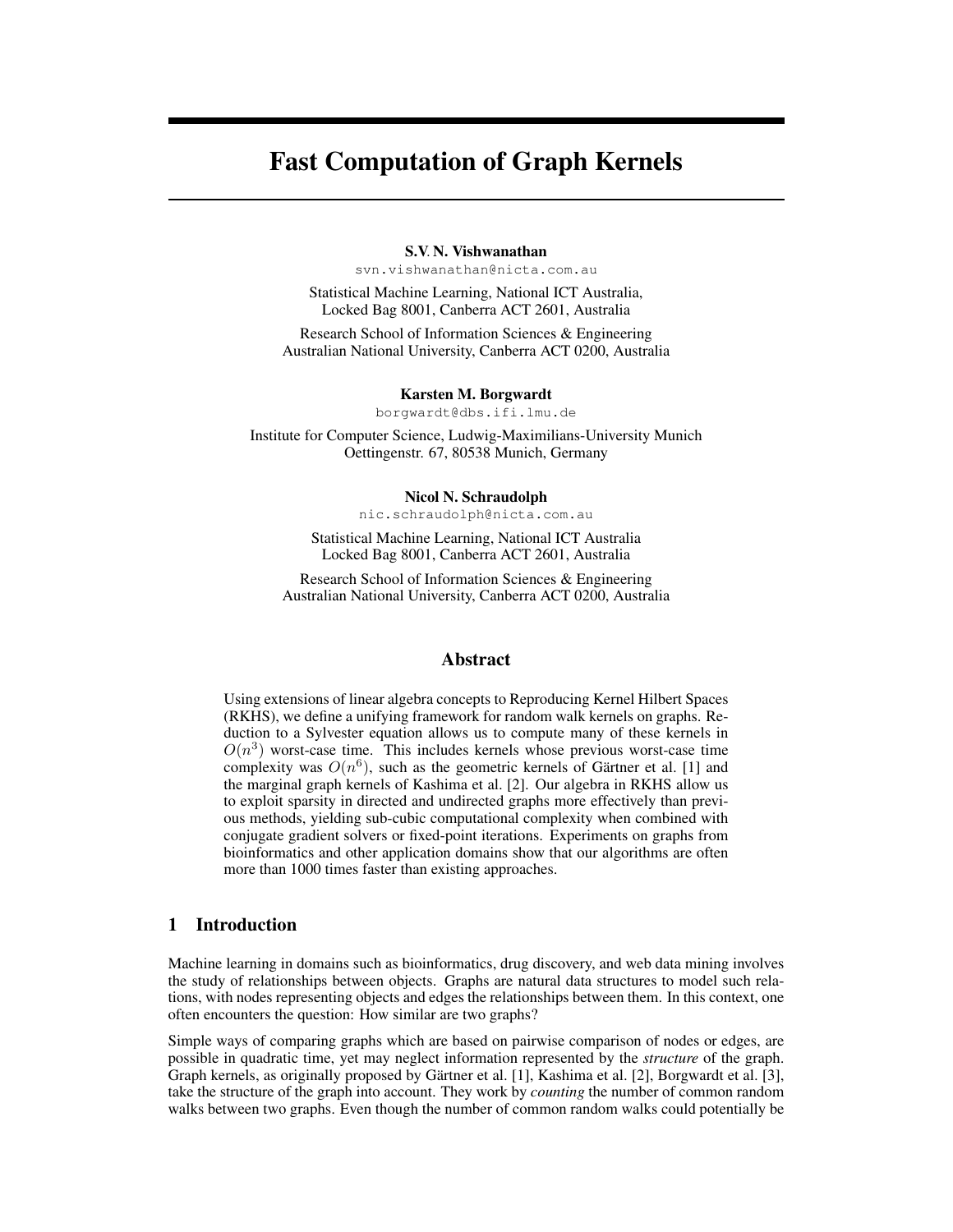exponential, polynomial time algorithms exist for computing these kernels. Unfortunately for the practitioner, these kernels are still prohibitively expensive since their computation scales as  $O(n^6)$ , where  $n$  is the number of vertices in the input graphs. This severely limits their applicability to large-scale problems, as commonly found in areas such as bioinformatics.

In this paper, we extend common concepts from linear algebra to Reproducing Kernel Hilbert Spaces (RKHS), and use these extensions to define a unifying framework for random walk kernels. We show that computing many random walk graph kernels including those of Gartner et al. [1] and Kashima ¨ et al. [2] can be reduced to the problem of solving a large linear system, which can then be solved efficiently by a variety of methods which exploit the structure of the problem.

## 2 Extending Linear Algebra to RKHS

Let  $\phi : \mathcal{X} \to \mathcal{H}$  denote the feature map from an input space X to the RKHS H associated with the kernel  $\kappa(x, x') = \langle \phi(x), \phi(x') \rangle_{\mathcal{H}}$ . Given an n by m matrix  $X \in \mathcal{X}^{n \times m}$  of elements  $X_{ij} \in \mathcal{X}$ , we extend  $\phi$  to matrix arguments by defining  $\Phi : \mathcal{X}^{n \times m} \to \mathcal{H}^{n \times m}$  via  $[\Phi(X)]_{ij} := \phi(X_{ij})$ . We can now borrow concepts from tensor calculus to extend certain linear algebra operations to  $\mathcal{H}$ :

**Definition 1** Let  $A \in \mathcal{X}^{n \times m}$ ,  $B \in \mathcal{X}^{m \times p}$ , and  $C \in \mathbb{R}^{m \times p}$ . The matrix products  $\Phi(A)\Phi(B) \in \mathbb{R}^{n \times p}$  $and \Phi(A) C \in \mathcal{H}^{n \times p}$  are

$$
[\Phi(A)\Phi(B)]_{ik} := \sum_j \langle \phi(A_{ij}), \phi(B_{jk}) \rangle_{\mathcal{H}} \quad \text{and} \quad [\Phi(A) \, C]_{ik} := \sum_j \phi(A_{ij}) \, C_{jk}.
$$

Given  $A \in \mathbb{R}^{n \times m}$  and  $B \in \mathbb{R}^{p \times q}$  the Kronecker product  $A \otimes B \in \mathbb{R}^{np \times mq}$  and vec operator are defined as  $\left[ \begin{array}{cccc} A_{11}B & A_{12}B & \dots & A_{1m}B \end{array} \right]$   $\left[ \begin{array}{cccc} A_{*1} \end{array} \right]$ 

$$
A \otimes B := \left[ \begin{array}{ccc} A_{11}D & A_{12}D & \dots & A_{1m}D \\ \vdots & \vdots & \vdots & \vdots \\ A_{n1}B & A_{n2}B & \dots & A_{nm}B \end{array} \right], \quad \text{vec}(A) := \left[ \begin{array}{c} A_{*1} \\ \vdots \\ A_{*m} \end{array} \right], \qquad (1)
$$

where  $A_{*j}$  denotes the j-th column of A. They are linked by the well-known property:

$$
\text{vec}(ABC) = (C^\top \otimes A)\,\text{vec}(B). \tag{2}
$$

**Definition 2** Let  $A \in \mathcal{X}^{n \times m}$  and  $B \in \mathcal{X}^{p \times q}$ . The Kronecker product  $\Phi(A) \otimes \Phi(B) \in \mathbb{R}^{np \times mq}$  is

$$
[\Phi(A) \otimes \Phi(B)]_{ip+k,jq+l} := \langle \phi(A_{ij}), \phi(B_{kl}) \rangle_{\mathcal{H}}.
$$
\n(3)

It is easily shown that the above extensions to RKHS obey an analogue of (2):

**Lemma 1** If 
$$
A \in \mathcal{X}^{n \times m}
$$
,  $B \in \mathbb{R}^{m \times p}$ , and  $C \in \mathcal{X}^{p \times q}$ , then  
\n
$$
\text{vec}(\Phi(A) B \Phi(C)) = (\Phi(C)^{\top} \otimes \Phi(A)) \text{vec}(B). \tag{4}
$$

If  $p = q = n = m$ , direct computation of the right hand side of (4) requires  $O(n^4)$  kernel evaluations. For an arbitrary kernel the left hand side also requires a similar effort. But, if the RKHS  $H$  is isomorphic to  $\mathbb{R}^r$ , in other words the feature map  $\phi(\cdot) \in \mathbb{R}^r$ , the left hand side of (4) is easily computed in  $O(n^3r)$  operations. Our efficient computation schemes described in Section 4 will exploit this observation.

# 3 Random Walk Kernels

Random walk kernels on graphs are based on a simple idea: Given a pair of graphs perform a random walk on both of them and *count* the number of *matching* walks [1, 2, 3]. These kernels mainly differ in the way the similarity between random walks is computed. For instance, Gärtner et al. [1] count the number of nodes in the random walk which have the same label. They also include a decay factor to ensure convergence. Kashima et al. [2], and Borgwardt et al. [3] on the other hand, use a kernel defined on nodes and edges in order to compute similarity between random walks, and define an initial probability distribution over nodes in order to ensure convergence. In this section we present a unifying framework which includes the above mentioned kernels as special cases.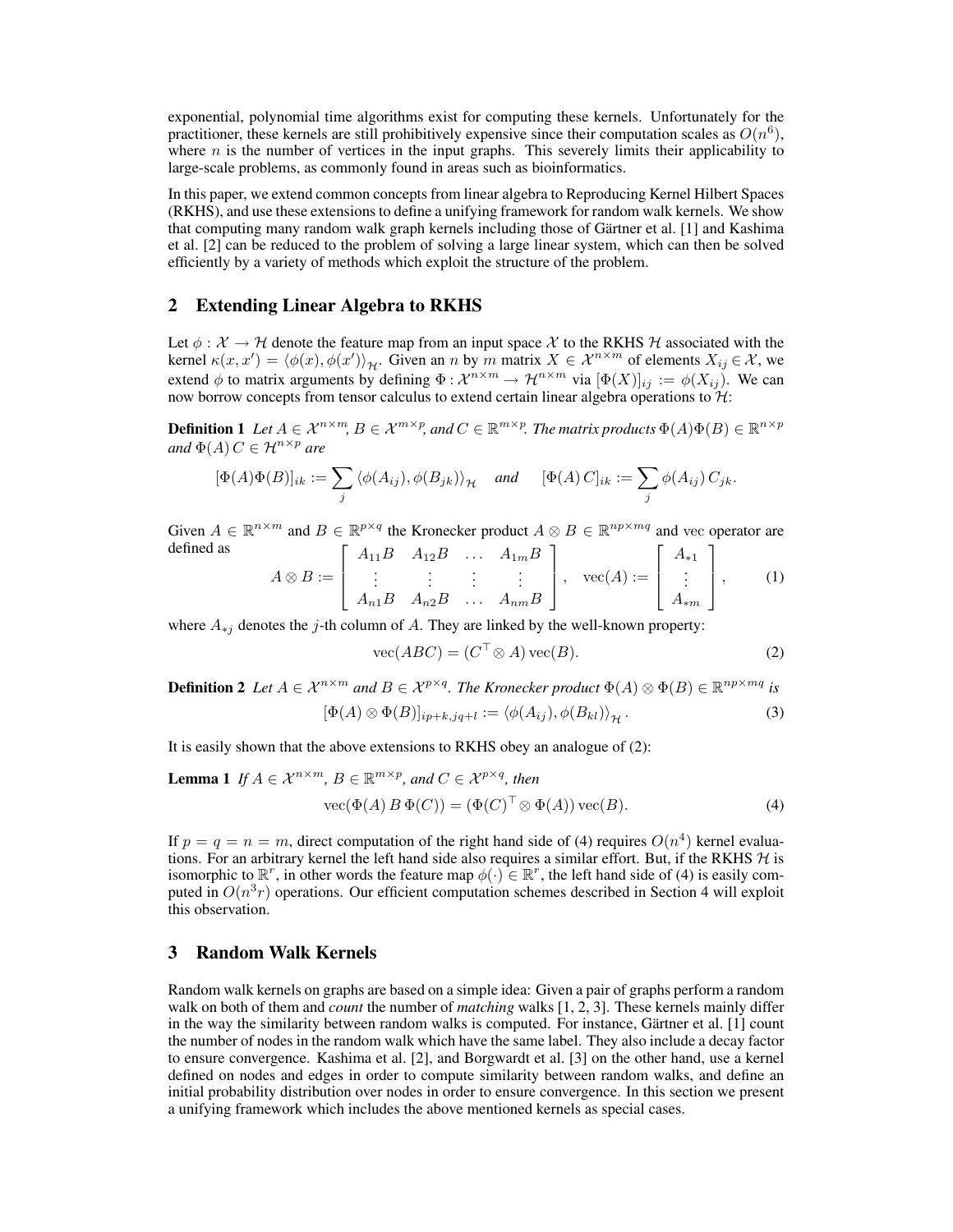#### 3.1 Notation

We use  $e_i$  to denote the *i*-th standard basis (*i.e.*, a vector of all zeros with the *i*-th entry set to one),  $e$ to denote a vector with all entries set to one, 0 to denote the vector of all zeros, and I to denote the identity matrix. When it is clear from context we will not mention the dimensions of these vectors and matrices.

A graph  $G \in \mathcal{G}$  consists of an ordered and finite set of n vertices V denoted by  $\{v_1, v_2, \dots, v_n\}$ , and a finite set of edges  $E \subset V \times V$ . A vertex  $v_i$  is said to be a neighbor of another vertex  $v_j$  if they are connected by an edge. G is said to be undirected if  $(v_i, v_j) \in E \iff (v_j, v_i) \in E$  for all edges. The unnormalized adjacency matrix of G is an  $n \times n$  real matrix P with  $P_{ij} = 1$  if  $(v_i, v_j) \in E$ , and 0 otherwise. If  $G$  is weighted then  $P$  can contain non-negative entries other than zeros and ones, *i.e.*,  $P_{ij} \in (0, \infty)$  if  $(v_i, v_j) \in E$  and zero otherwise.

Let D be an  $n \times n$  diagonal matrix with entries  $D_{ii} = \sum_j P_{ij}$ . The matrix  $A := PD^{-1}$  is then called the normalized adjacency matrix, or simply adjacency matrix. A walk  $w$  on  $G$  is a sequence of indices  $w_1, w_2, \dots w_{t+1}$  where  $(v_{w_i}, v_{w_{i+1}}) \in E$  for all  $1 \leq i \leq t$ . The length of a walk is equal to the number of edges encountered during the walk (here:  $t$ ). A graph is said to be connected if any two pairs of vertices can be connected by a walk; here we always work with connected graphs. A random walk is a walk where  $\mathbb{P}(w_{i+1}|w_1,\ldots w_i) = A_{w_i,w_{i+1}}$ , *i.e.*, the probability at  $w_i$  of picking  $w_{i+1}$  next is directly proportional to the weight of the edge  $(v_{w_i}, v_{w_{i+1}})$ . The t-th power of the transition matrix A describes the probability of t-length walks. In other words,  $[A^t]_{ij}$  denotes the probability of a transition from vertex  $v_i$  to vertex  $v_j$  via a walk of length t. We use this intuition to define random walk kernels on graphs.

Let X be a set of labels which includes the special label  $\epsilon$ . Every edge labeled graph G is associated with a label matrix  $L \in \mathcal{X}^{n \times n}$ , such that  $L_{ij} = \epsilon$  iff  $(v_i, v_j) \notin E$ , in other words only those edges which are present in the graph get a non- $\epsilon$  label. Let  $H$  be the RKHS endowed with the kernel  $\kappa : \mathcal{X} \times \mathcal{X} \to \mathbb{R}$ , and let  $\phi : \mathcal{X} \to \mathcal{H}$  denote the corresponding feature map which maps  $\epsilon$  to the zero element of  $H$ . We use  $\Phi(L)$  to denote the feature matrix of G. For ease of exposition we do not consider labels on vertices here, though our results hold for that case as well. Henceforth we use the term labeled graph to denote an edge-labeled graph.

#### 3.2 Product Graphs

Given two graphs  $G(V, E)$  and  $G'(V', E')$ , the product graph  $G_{\times}(V_{\times}, E_{\times})$  is a graph with  $nn'$ vertices, each representing a pair of vertices from G and G', respectively. An edge exists in  $E_{\times}$  iff the corresponding vertices are adjacent in both  $G$  and  $G'$ . Thus

$$
V_{\times} = \{ (v_i, v'_{i'}) : v_i \in V \wedge v'_{i'} \in V' \},\tag{5}
$$

$$
E_{\times} = \{((v_i, v'_{i'}), (v_j, v'_{j'})): (v_i, v_j) \in E \land (v'_{i'}, v'_{j'}) \in E'\}.
$$
\n
$$
(6)
$$

If  $A$  and  $A'$  are the adjacency matrices of  $G$  and  $G'$ , respectively, the adjacency matrix of the product graph  $G_\times$  is  $A_\times = A \otimes A'$ . An edge exists in the product graph iff an edge exits in both G and  $G'$ , therefore performing a simultaneous random walk on  $G$  and  $G'$  is equivalent to performing a random walk on the product graph [4].

Let p and  $p'$  denote initial probability distributions over vertices of G and  $G'$ . Then the initial probability distribution  $p_{\times}$  of the product graph is  $p_{\times} := p \otimes p'$ . Likewise, if q and q' denote stopping probabilities (*i.e.,* the probability that a random walk ends at a given vertex), the stopping probability  $q_{\times}$  of the product graph is  $q_{\times} := q \otimes q'$ .

If G and G' are edge-labeled, we can associate a weight matrix  $W_\times \in \mathbb{R}^{nn' \times nn'}$  with  $G_\times$ , using our Kronecker product in RKHS (Definition 2):  $W_{\times} = \Phi(L) \otimes \Phi(L')$ . As a consequence of the definition of  $\Phi(L)$  and  $\Phi(L')$ , the entries of  $W_{\times}$  are non-zero only if the corresponding edge exists in the product graph. The weight matrix is closely related to the adjacency matrix: assume that  $\mathcal{H} = \mathbb{R}$  endowed with the usual dot product, and  $\phi(L_{ij}) = 1$  if  $(v_i, v_j) \in E$  or zero otherwise. Then  $\Phi(L) = A$  and  $\Phi(L') = A'$ , and consequently  $W_x = A_x$ , *i.e.*, the weight matrix is identical to the adjacency matrix of the product graph.

To extend the above discussion, assume that  $\mathcal{H} = \mathbb{R}^d$  endowed with the usual dot product, and that there are d distinct edge labels  $\{1, 2, \ldots, d\}$ . For each edge  $(v_i, v_j) \in E$  we have  $\phi(L_{ij}) = \mathbf{e}_l$  if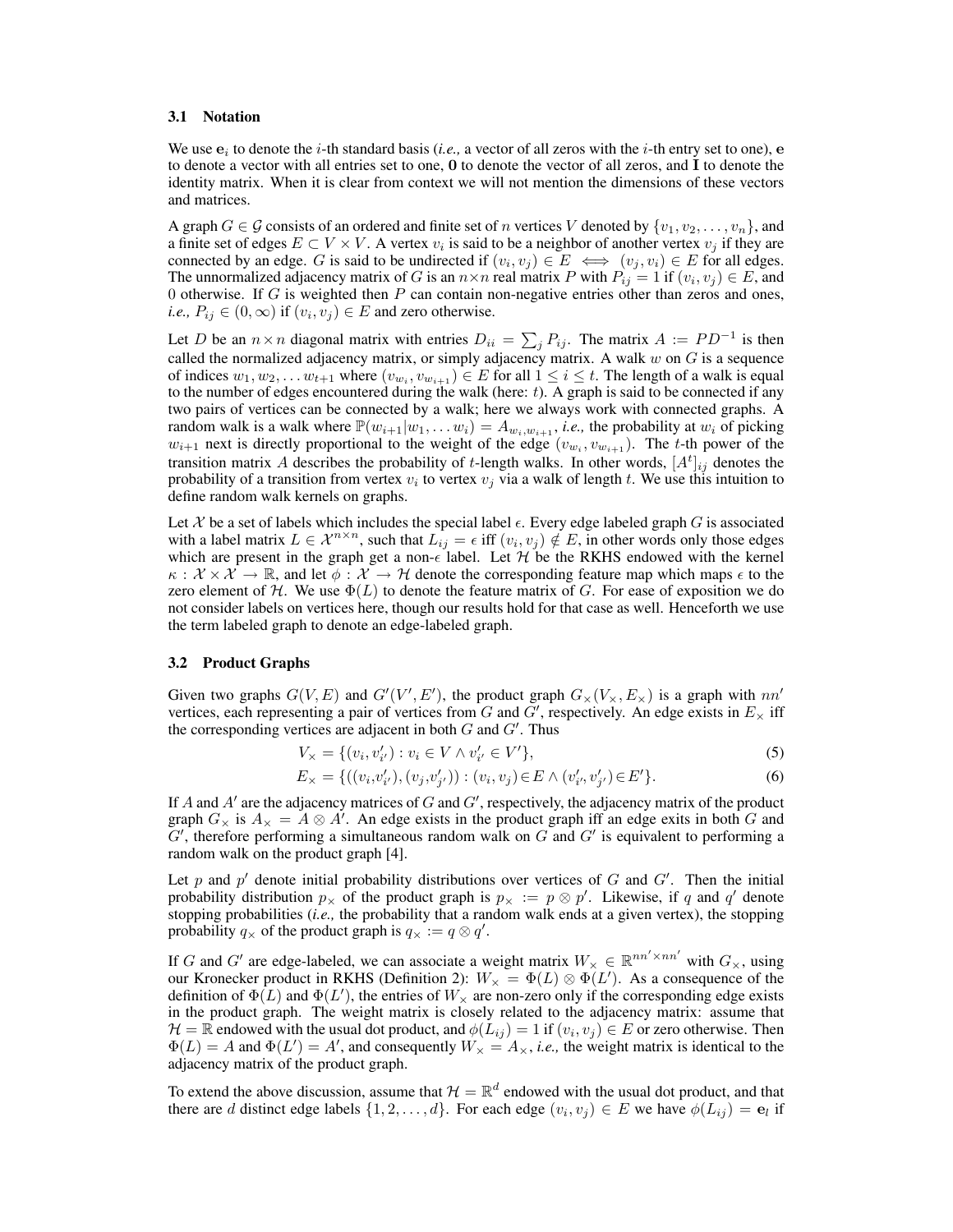the edge  $(v_i, v_j)$  is labeled l. All other entries of  $\Phi(L)$  are set to 0.  $\kappa$  is therefore a delta kernel, *i.e.*, its value between any two edges is one iff the labels on the edges match, and zero otherwise. The weight matrix  $W_{\rm x}$  has a non-zero entry iff an edge exists in the product graph and the corresponding edges in G and G' have the same label. Let  $A$  denote the adjacency matrix of the graph filtered by the label l, i.e.,  $A_{ij} = A_{ij}$  if  $L_{ij} = l$  and zero otherwise. Some simple algebra (omitted for the sake of brevity) shows that the weight matrix of the product graph can be written as

$$
W_{\times} = \sum_{l=1}^{d} \mathcal{U} \otimes \mathcal{U}'.
$$
 (7)

#### 3.3 Kernel Definition

Performing a random walk on the product graph  $G_{\times}$  is equivalent to performing a simultaneous random walk on the graphs G and G<sup>'</sup> [4]. Therefore, the  $(in+j, i'n'+j')$ -th entry of  $A^k_{\times}$  represents the probability of simultaneous  $k$  length random walks on  $G$  (starting from vertex  $v_i$  and ending in vertex  $v_j$ ) and G' (starting from vertex  $v'_{i'}$  and ending in vertex  $v'_{j'}$ ). The entries of  $W_\times$  represent similarity between edges. The  $(in + j, i'n' + j')$ -th entry of  $W^k_{\times}$  represents the similarity between simultaneous k length random walks on G and  $G'$  measured via the kernel function  $\kappa$ .

Given the weight matrix  $W_{\times}$ , initial and stopping probability distributions  $p_{\times}$  and  $q_{\times}$ , and an appropriately chosen discrete measure  $\mu$ , we can define a random walk kernel on G and G' as

$$
k(G, G') := \sum_{k=0}^{\infty} \mu(k) q_{\times}^{\top} W_{\times}^k p_{\times}.
$$
 (8)

In order to show that (8) is a valid Mercer kernel we need the following technical lemma.

**Lemma 2**  $\forall k \in \mathbb{N}_0: W_{\times}^k p_{\times} = \text{vec}[\Phi(L')^k p' (\Phi(L)^k p)^\top].$ 

**Proof** By induction over k. Base case:  $k = 0$ . Since  $\Phi(L')^0 = \Phi(L)^0 = I$ , using (2) we can write

$$
W^0_{\times} p_{\times} = p_{\times} = (p \otimes p') \operatorname{vec}(1) = \operatorname{vec}(p' 1 p^{\top}) = \operatorname{vec}[\Phi(L')^0 p' (\Phi(L)^0 p)^{\top}].
$$

Induction from  $k$  to  $k + 1$ : Using Lemma 1 we obtain

$$
W_{\times}^{k+1} p_{\times} = W_{\times} W_{\times}^{k} p_{\times} = (\Phi(L) \otimes \Phi(L')) \operatorname{vec}[\Phi(L')^{k} p' (\Phi(L)^{k} p)^{\top}]
$$
  
= 
$$
\operatorname{vec}[\Phi(L')\Phi(L')^{k} p' (\Phi(L)^{k} p)^{\top} \Phi(L)^{\top}] = \operatorname{vec}[\Phi(L')^{k+1} p' (\Phi(L)^{k+1} p)^{\top}].
$$

**Lemma 3** If the measure  $\mu(k)$  is such that (8) converges, then it defines a valid Mercer kernel.

Proof Using Lemmas 1 and 2 we can write

$$
q_{\times}^{\top} W_{\times}^k p_{\times} = (q \otimes q') \operatorname{vec}[\Phi(L')^k p' (\Phi(L)^k p)^{\top}] = \operatorname{vec}[q'^{\top} \Phi(L')^k p' (\Phi(L)^k p)^{\top} q]
$$

$$
= \underbrace{(q^{\top} \Phi(L)^k p)^{\top}}_{\psi_k(G)^{\top}} \underbrace{(q'^{\top} \Phi(L')^k p')}_{\psi_k(G')}.
$$

Each individual term of (8) equals  $\psi_k(G)^\top \psi_k(G')$  for some function  $\psi_k$ , and is therefore a valid kernel. The lemma follows since a convex combination of kernels is itself a valid kernel.

#### 3.4 Special Cases

A popular choice to ensure convergence of (8) is to assume  $\mu(k) = \lambda^k$  for some  $\lambda > 0$ . If  $\lambda$  is sufficiently small<sup>1</sup> then  $(8)$  is well defined, and we can write

$$
k(G, G') = \sum_{k} \lambda^{k} q_{\times}^{\top} W_{\times}^{k} p_{\times} = q_{\times}^{\top} (\mathbf{I} - \lambda W_{\times})^{-1} p_{\times}.
$$
 (9)

Kashima et al. [2] use marginalization and probabilities of random walks to define kernels on graphs. Given transition probability matrices  $P$  and  $P'$  associated with graphs  $G$  and  $G'$  respectively, their kernel can be written as (see Eq. 1.19, [2])

$$
k(G, G') = q_{\times}^{\top} (\mathbf{I} - T_{\times})^{-1} p_{\times},
$$
\n(10)

<sup>&</sup>lt;sup>1</sup>The values of  $\lambda$  which ensure convergence depends on the spectrum of  $W_{\lambda}$ .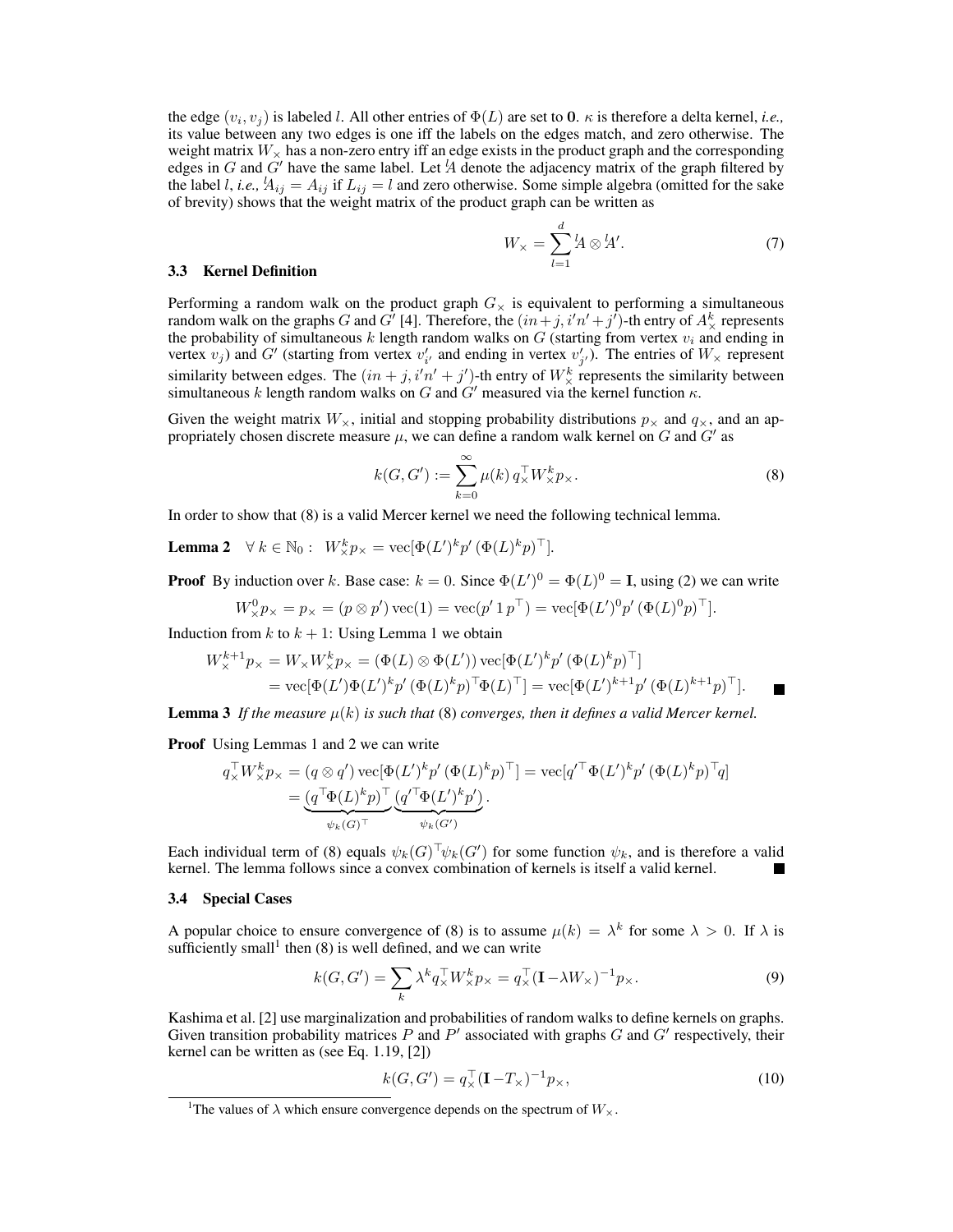where  $T_\times := (\text{vec}(P) \text{vec}(P')^\top) \odot (\Phi(L) \otimes \Phi(L'))$ , using  $\odot$  to denote element-wise (Hadamard) multiplication. The edge kernel  $\hat{\kappa}(L_{ij}, L'_{i'j'}) := P_{ij} P'_{i'j'} \kappa(L_{ij}, L'_{i,j'})$  with  $\lambda = 1$  recovers (9).

Gärtner et al. [1] use the adjacency matrix of the product graph to define the so-called geometric kernel n

$$
k(G, G') = \sum_{i=1}^{n} \sum_{j=1}^{n'} \sum_{k=0}^{\infty} \lambda^{k} [A_{\times}^{k}]_{ij}.
$$
 (11)

To recover their kernel in our framework, assume an uniform distribution over the vertices of G and  $G'$ , *i.e.*, set  $p = q = 1/n$  and  $p' = q' = 1/n'$ . The initial as well as final probability distribution over vertices of  $G_\times$  is given by  $p_\times = q_\times = e/(nn')$ . Setting  $\Phi(L) := A$ , and hence  $\Phi(L') = A'$ and  $W_{\times} = A_{\times}$ , we can rewrite (8) to obtain

$$
k(G, G') = \sum_{k=0}^{\infty} \lambda^k q_{\times}^{\top} A_{\times}^k p_{\times} = \frac{1}{n^2 n'^2} \sum_{i=1}^n \sum_{j=1}^{n'} \sum_{k=0}^{\infty} \lambda^k [A_{\times}^k]_{ij},
$$

which recovers  $(11)$  to within a constant factor.

## 4 Efficient Computation

In this section we show that iterative methods, including those based on Sylvester equations, conjugate gradients, and fixed-point iterations, can be used to greatly speed up the computation of (9).

### 4.1 Sylvester Equation Methods

Consider the following equation, commonly known as the Sylvester or Lyapunov equation:

$$
X = SXT + X_0. \tag{12}
$$

Here,  $S, T, X_0 \in \mathbb{R}^{n \times n}$  are given and we need for solve for  $X \in \mathbb{R}^{n \times n}$ . These equations can be readily solved in  $O(n^3)$  time with freely available code [5], *e.g.* Matlab's  $dlyap$  method. The generalized Sylvester equation d

$$
X = \sum_{i=1}^{a} S_i X T_i + X_0 \tag{13}
$$

can also be solved efficiently, albeit at a slightly higher computational cost of  $O(dn^3)$ .

We now show that if the weight matrix  $W_{\times}$  can be written as (7) then the problem of computing the graph kernel (9) can be reduced to the problem of solving the following Sylvester equation:

$$
X = \sum_{i} \dot{\mathbf{A}}' \lambda \, X \, \dot{\mathbf{A}}^{\top} + X_0,\tag{14}
$$

where  $\text{vec}(X_0) = p_{\times}$ . We begin by *flattening* the above equation:

$$
\text{vec}(X) = \lambda \sum_{i} \text{vec}(\mathbf{\dot{A}}' X \mathbf{\dot{A}}^{\top}) + p_{\times}.
$$
 (15)

Using Lemma 1 we can rewrite  $(15)$  as

$$
i \qquad (\mathbf{I} - \lambda \sum_{i} {}^{i}A \otimes {}^{i}A') \operatorname{vec}(X) = p_{\times}, \qquad (16)
$$

$$
\operatorname{vec}(X) = (\mathbf{I} - \lambda W_{\times})^{-1} p_{\times}. \qquad (17)
$$

$$
se(7), and solve for vec(X):
$$

Multiplying both sides by 
$$
q_{\times}^{\top}
$$
 yields  $q_{\times}^{\top}$ vec $(X) = q_{\times}^{\top} (\mathbf{I} - \lambda W_{\times})^{-1} p_{\times}$ . (18)

The right-hand side of  $(18)$  is the graph kernel  $(9)$ . Given the solution X of the Sylvester equation (14), the graph kernel can be obtained as  $q_{\times}^{\top} \text{vec}(X)$  in  $O(n^2)$  time. Since solving the generalized Sylvester equation takes  $O(dn^3)$  time, computing the graph kernel in this fashion is significantly faster than the  $O(n^6)$  time required by the direct approach.

Where the number of labels  $d$  is large, the computational cost may be reduced further by computing matrices S and T such that  $W_{\times} \approx S \otimes T$ . We then simply solve the simple Sylvester equation (12) involving these matrices. Finding the nearest Kronecker product approximating a matrix such as  $W_{\times}$  is a well-studied problem in numerical linear algebra and efficient algorithms which exploit sparsity of  $W_\times$  are readily available [6].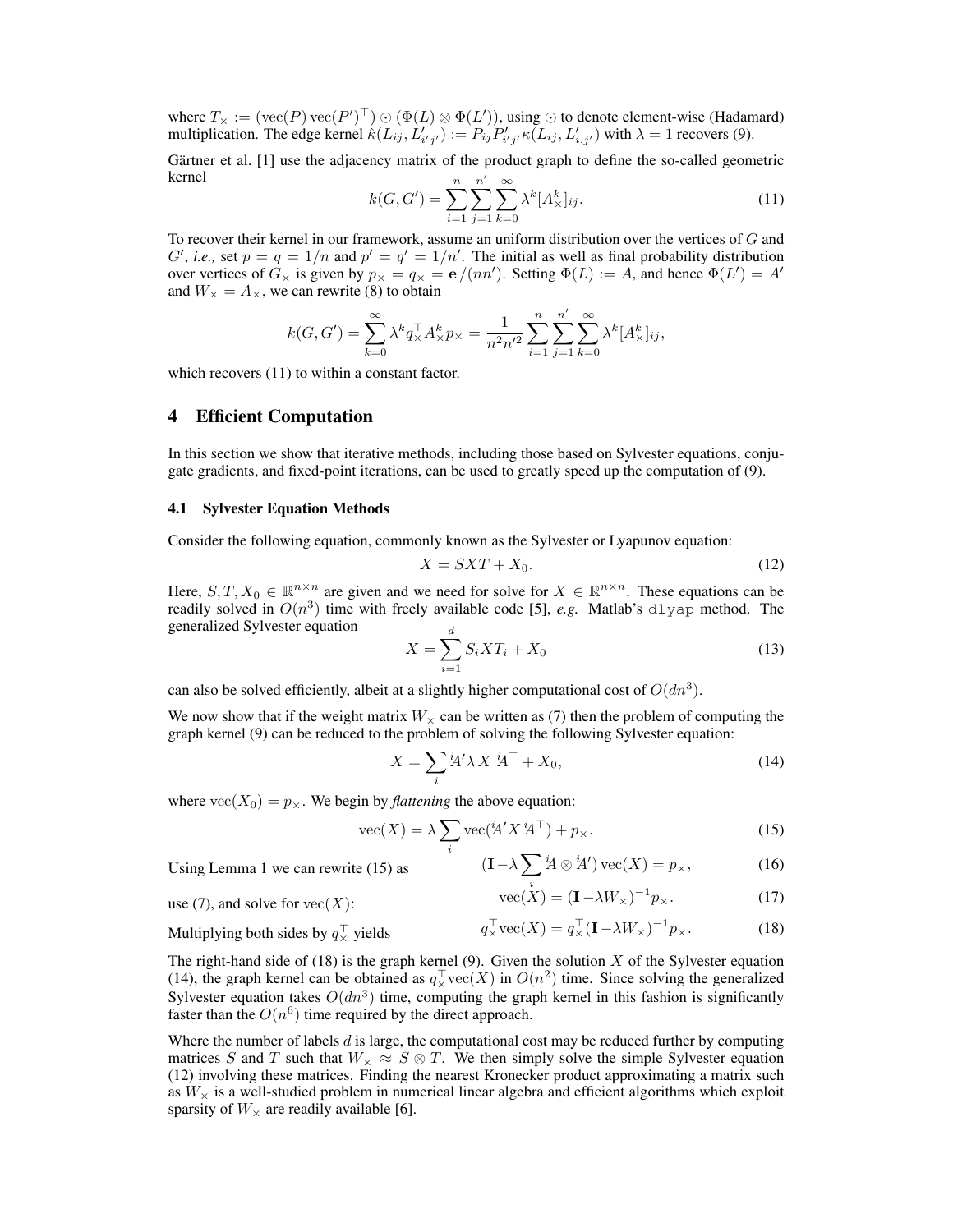## 4.2 Conjugate Gradient Methods

Given a matrix  $M$  and a vector  $b$ , conjugate gradient (CG) methods solve the system of equations  $Mx = b$  efficiently [7]. While they are designed for symmetric positive semi-definite matrices, CG solvers can also be used to solve other linear systems efficiently. They are particularly efficient if the matrix is rank deficient, or has a small *effective rank*, *i.e.,* number of distinct eigenvalues. Furthermore, if computing matrix-vector products is cheap — because  $M$  is sparse, for instance the CG solver can be sped up significantly [7]. Specifically, if computing  $Mv$  for an arbitrary vector v requires  $O(k)$  time, and the effective rank of the matrix is m, then a CG solver requires only  $O(mk)$  time to solve  $Mx = b$ .

The graph kernel (9) can be computed by a two-step procedure: First we solve the linear system

$$
(\mathbf{I} - \lambda W_{\times}) x = p_{\times}, \tag{19}
$$

for x, then we compute  $q_{\times}^{\top}x$ . We now focus on efficient ways to solve (19) with a CG solver. Recall that if G and G' contain n vertices each then  $W_{\times}$  is a  $n^2 \times n^2$  matrix. Directly computing the matrix-vector product  $W_\times r$ , requires  $O(n^4)$  time. Key to our speed-ups is the ability to exploit Lemma 1 to compute this matrix-vector product more efficiently: Recall that  $W_{\times} = \Phi(L) \otimes \Phi(L')$ . Letting  $r = \text{vec}(R)$ , we can use Lemma 1 to write

$$
W_{\times}r = (\Phi(L) \otimes \Phi(L')) \operatorname{vec}(R) = \operatorname{vec}(\Phi(L')R\,\Phi(L)^{\top}).
$$
 (20)

If  $\phi(\cdot) \in \mathbb{R}^r$  for some r, then the above matrix-vector product can be computed in  $O(n^3r)$  time. If  $\Phi(L)$  and  $\Phi(L')$  are sparse, however, then  $\Phi(L')R\Phi(L)^{\top}$  can be computed yet more efficiently: if there are  $O(n)$  non- $\epsilon$  entries in  $\Phi(L)$  and  $\Phi(L')$ , then computing (20) requires only  $O(n^2)$  time.

### 4.3 Fixed-Point Iterations

Fixed-point methods begin by rewriting (19) as  $x = p_x + \lambda W_x x$ . (21)

Now, solving for x is equivalent to finding a fixed point of the above iteration [7]. Letting  $x_t$  denote the value of x at iteration t, we set  $x_0 := p_{\times}$ , then compute

$$
x_{t+1} = p_{\times} + \lambda W_{\times} x_t \tag{22}
$$

repeatedly until  $||x_{t+1} - x_t|| < \varepsilon$ , where  $|| \cdot ||$  denotes the Euclidean norm and  $\varepsilon$  some pre-defined tolerance. This is guaranteed to converge if all eigenvalues of  $\lambda W_{\times}$  lie inside the unit disk; this can be ensured by setting  $\lambda < 1/\xi_{\text{max}}$ , where  $\xi_{\text{max}}$  is the largest-magnitude eigenvalue of  $W_{\lambda}$ .

The above is closely related to the power method used to compute the largest eigenvalue of a matrix [8]; efficient preconditioners can also be used to speed up convergence [8]. Since each iteration of (22) involves computation of the matrix-vector product  $W_{\times}x_t$ , all speed-ups for computing the matrix-vector product discussed in Section 4.2 are applicable here. In particular, we exploit the fact that  $W_{\times}$  is a sum of Kronecker products to reduce the worst-case time complexity to  $O(n^3)$  in our experiments, in contrast to Kashima et al. [2] who computed the matrix-vector product explicitly.

## 5 Experiments

To assess the practical impact of our algorithmic improvements, we compared our techniques from Section 4 with Gärtner et al.'s [1] direct approach as a baseline. All code was written in MATLAB Release 14, and experiments run on a 2.6 GHz Intel Pentium 4 PC with 2 GB of main memory running Suse Linux. The Matlab function  $dlyap$  was used to solve the Sylvester equation.

By default, we used a value of  $\lambda = 0.001$ , and set the tolerance for both CG solver and fixed-point iteration to 10<sup>−</sup><sup>6</sup> for all our experiments. We used Lemma 1 to speed up matrix-vector multiplication for both CG and fixed-point methods (*cf.* Section 4.2). Since all our methods are exact and produce the same kernel values (to numerical precision), we only report their runtimes below.

We tested the practical feasibility of the presented techniques on four real-world datasets whose size mandates fast graph kernel computation; two datasets of molecular compounds (MUTAG and PTC), and two datasets with hundreds of graphs describing protein tertiary structure (Protein and Enzyme). Graph kernels provide useful measures of similarity for all these graphs; please refer to the addendum for more details on these datasets, and applications for graph kernels on them.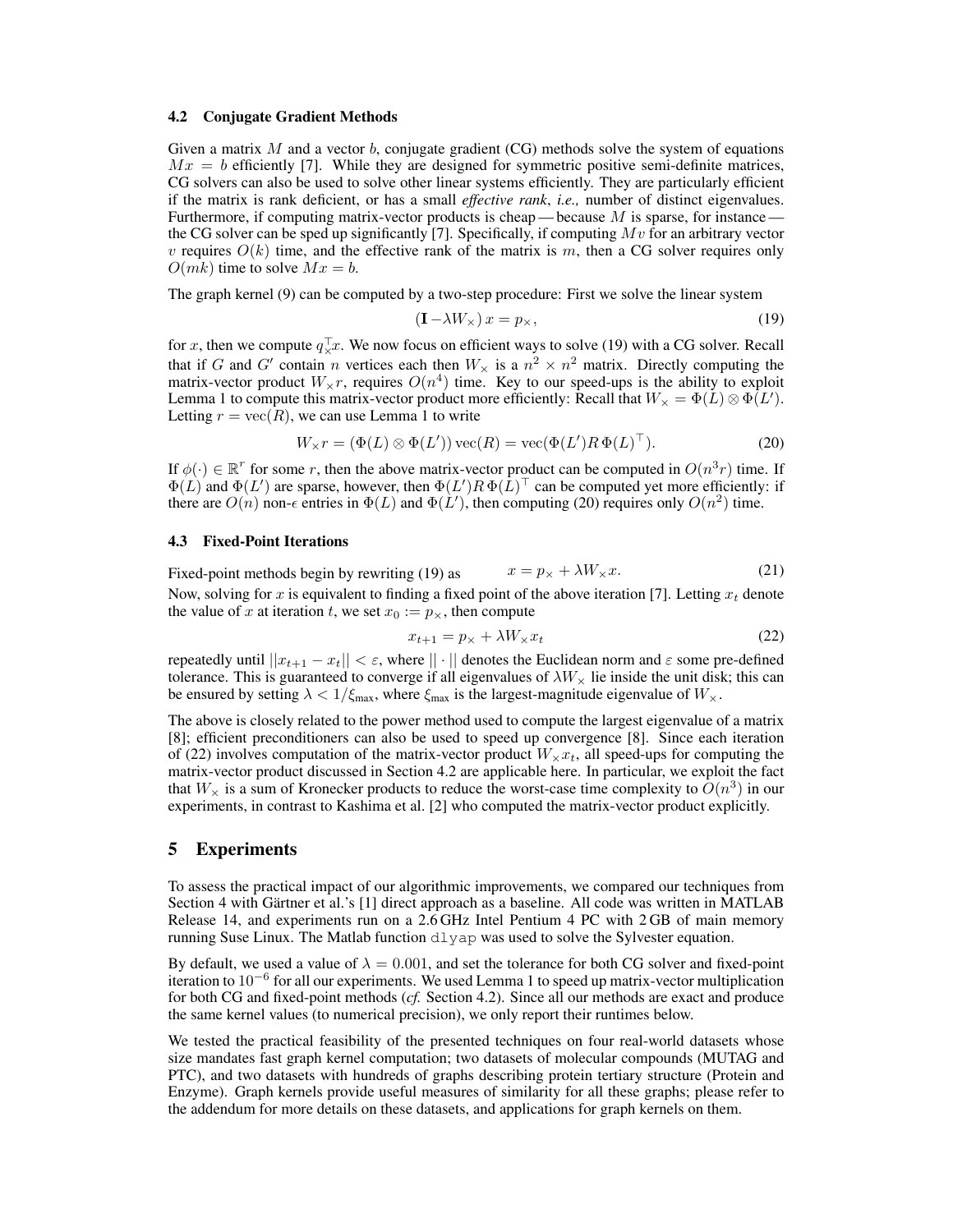

Figure 1: Time (in seconds on a log-scale) to compute  $100\times100$  kernel matrix for unlabeled (left) *resp.* labelled (right) graphs from several datasets. Compare the conventional direct method (black) to our fast Sylvester equation, conjugate gradient (CG), and fixed-point iteration (FP) approaches.

## 5.1 Unlabeled Graphs

In a first series of experiments, we compared graph topology only on our 4 datasets, *i.e.,* without considering node and edge labels. We report the time taken to compute the full graph kernel matrix for various sizes (number of graphs) in Table 1 and show the results for computing a  $100 \times 100$ sub-matrix in Figure 1 (left).

On unlabeled graphs, conjugate gradient and fixed-point iteration — sped up via our Lemma 1 — are consistently about two orders of magnitude faster than the conventional direct method. The Sylvester approach is very competitive on smaller graphs (outperforming CG on MUTAG) but slows down with increasing number of nodes per graph; this is because we were unable to incorporate Lemma 1 into Matlab's black-box dlyap solver. Even so, the Sylvester approach still greatly outperforms the direct method.

## 5.2 Labeled Graphs

In a second series of experiments, we compared graphs with node and edge labels. On our two protein datasets we employed a linear kernel to measure similarity between edge labels representing distances (in ångströms) between secondary structure elements. On our two chemical datasets we used a delta kernel to compare edge labels reflecting types of bonds in molecules. We report results in Table 2 and Figure 1 (right).

On labeled graphs, our three methods outperform the direct approach by about a factor of 1000 when using the linear kernel. In the experiments with the delta kernel, conjugate gradient and fixedpoint iteration are still at least two orders of magnitude faster. Since we did not have access to a generalized Sylvester equation (13) solver, we had to use a Kronecker product approximation [6] which dramatically slowed down the Sylvester equation approach.

| dataset     | <b>MUTAG</b> |         | <b>PTC</b> |         | Enzyme |          | Protein |          |
|-------------|--------------|---------|------------|---------|--------|----------|---------|----------|
| nodes/graph | 17.7         |         | 26.7       |         | 32.6   |          | 38.6    |          |
| edges/node  | 2.2          |         | 1.9        |         | 3.8    |          | 3.7     |          |
| #graphs     | 100          | 230     | 100        | 417     | 100    | 600      | 100     | 1128     |
| Direct      | 18'09''      | 104'31' | 142'53''   | $41h*$  | $31h*$ | $46.5d*$ | $36d*$  | $12.5y*$ |
| Sylvester   | 25.9"        | 2'16"   | 73.8"      | 19'30"  | 48.3"  | 36'43"   | 69'15"  | $6.1d*$  |
| Conjugate   | 42.1"        | 4'04"   | 58.4"      | 19'27'' | 44.6"  | 34'58''  | 55.3"   | 97'13''  |
| Fixed-Point | 12.3"        | 1'09"   | 32.4"      | 5'59''  | 13.6"  | 15'23''  | 31.1"   | 40'58"   |

Table 1: Time to compute kernel matrix for given number of unlabeled graphs from various datasets.

∗: Extrapolated; run did not finish in time available.